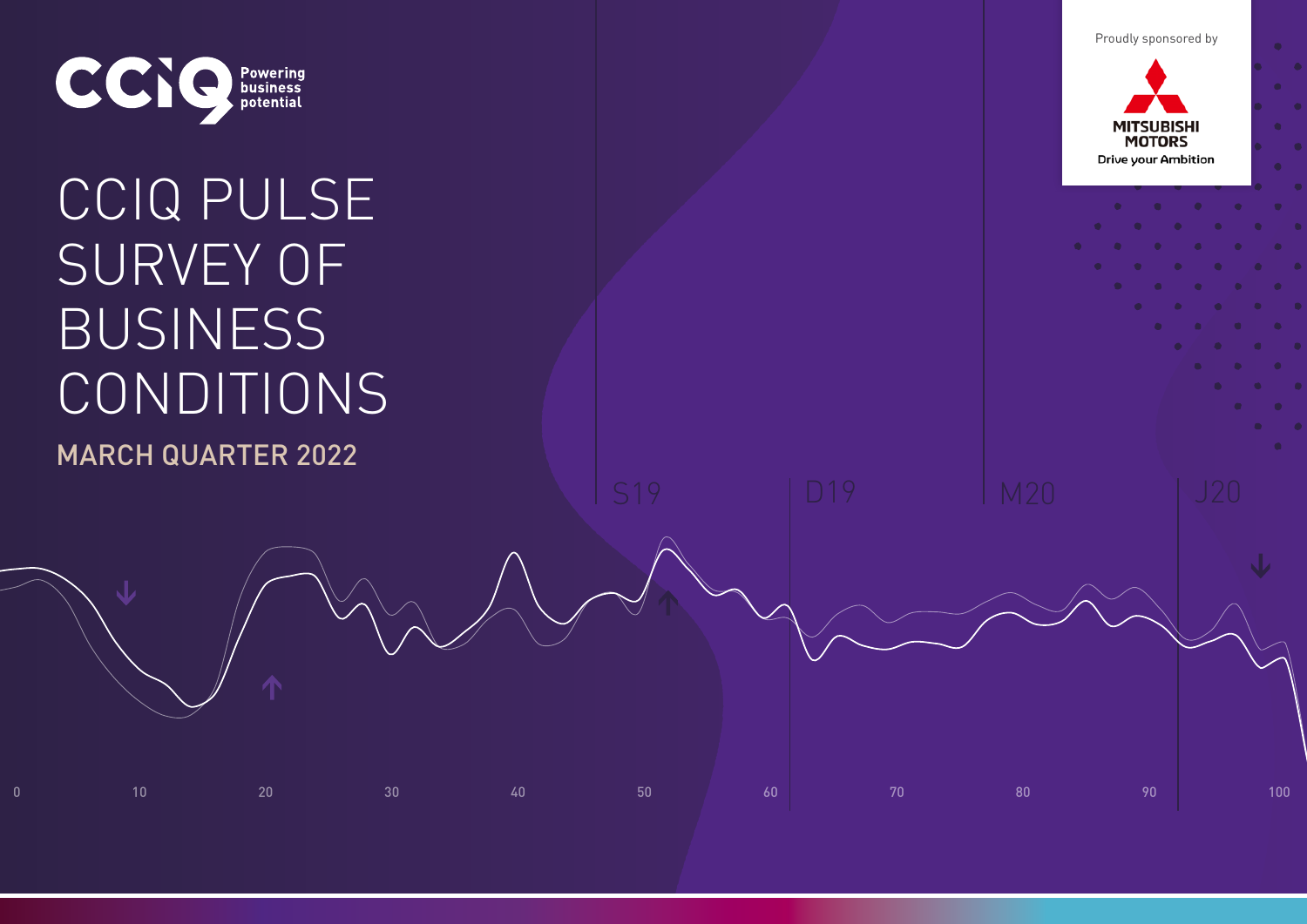# MARCH QUARTER OVERVIEW

### **Improved outlook on the horizon for Queensland businesses**

Latest results for the Pulse Survey in the March Quarter indicate that Queensland's business community has potentially turned a corner with an improved outlook on the horizon. Noting that this improvement comes from a low base and actual business performance continues to remain well short of where needed.

Confidence improved in the March quarter with Queensland businesses anticipating a gradual strengthening in the national and Queensland economies over the next 12 months but business performance during the March quarter, while improved, is yet to reflect actual growth.

General business conditions and total sales revenue improved during the quarter. However, considerable increases in business operating costs coupled with rising labour costs offset this improvement and as a result business profitability only marginally improved and is not yet at profitable levels.

Actual growth is anticipated to occur in the June quarter with expectations for general business conditions, sales and employment all registering strengthening PBIs above 50 index points. However, it will take longer to see substantially improved profitability.

In summary, this quarter's results, whilst reflecting volatility, are promising in that they signal a consistent pathway towards an improved economic outlook for Queensland. The challenge will be Queensland businesses' ability to navigate through an extremely complex array of issues as indicated by Pulse businesses including:

- → Uncertainty emerged with the upcoming Federal Election;
- → Direct and indirect loss of trade and physical damage from the Queensland floods;
- → The labour shortage of skilled and non-skilled employees; exacerbated by ongoing housing and accommodation crisis;
- → Continuing supply chain disruptions leading to stock and material shortages, compounded by geopolitical uncertainty especially in Russia and China;
- → The re-emergence of inflation and the expected rising interest rates that may impact consumer confidence and spending, as well as business costs and contracts;
- → Rising fuel prices that are increasing business costs and also impacting customer budgets; and
- → The lingering effects of COVID-19 on events tourism;

However there are also favourable influences:

- → The large scale winding back of COVID-19 restrictions;
- → The re-opening of interstate and international borders which will have meaningful impacts on tourism but also population growth and skill shortages;
- → Favourable commodity prices for Queensland exports; and
- → Emerging post COVID-19 positivity across businesses and the community.

A better economic outlook is clearly evident in these results with greater improvement in business confidence of achieving business goals and the easing of many business constraints, particularly around economic demand and activity.

# WHAT IS THE PULSE BUSINESS INDEX (PBI)?

The Pulse Business Index (PBI) is Queensland's most authoritative, timely and comprehensive snapshot of business sentiment. The PBI works by utilising the quantitative responses from businesses to questions surrounding the forward outlook for the state and national economy, and key performance indicators. A PBI reading of 50 would indicate performance growth has remained neutral. A PBI reading above or below 50 would suggest performance across the indicator has grown or fallen, respectively.

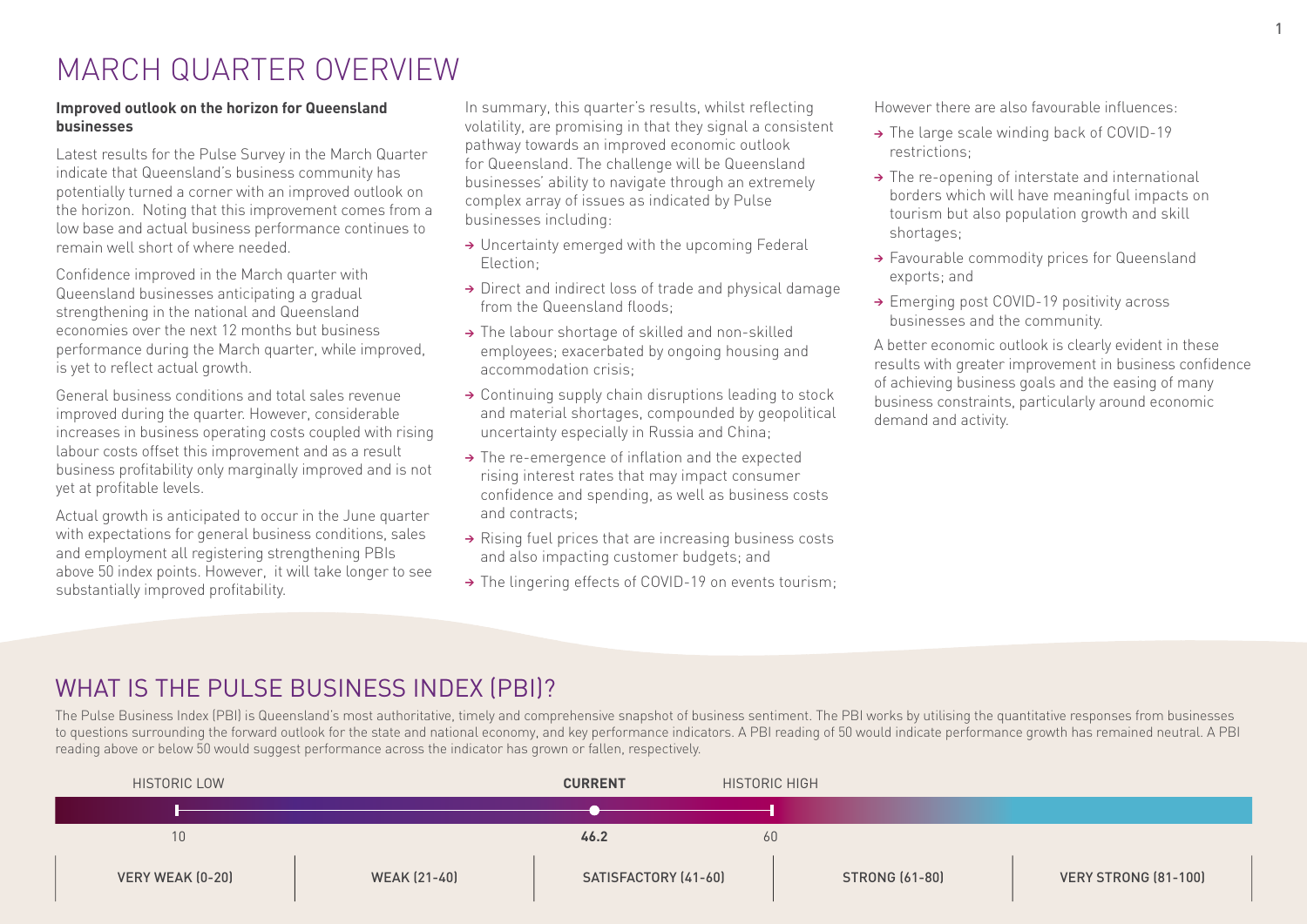# **SNAPSHOT**

WEAKER SAME STRONGER

#### Current index score  $\langle$  Quarterly change

**SATISFACTORY** 

**SATISFACTORY** 

# 12-MONTH OUTLOOK (QUEENSLAND) 48.9 ( $\uparrow$  10.5)

- Business confidence for the Queensland economy over the next twelve months has improved after a sharp contraction in the December quarter associated with Omicron strain of COVID-19.
- The Queensland index increased by 10.5 points to 48.9 but continues to indicate slightly weakening growth prospects over the forthcoming 12 months.
- The Queensland index is also below this time last year (-5.6 point) but is above its 10 year average (43.9).
- The latest index score indicates slightly weaker growth prospects over the coming 12 months than for the national economy.

| 37%<br>28% | 35% |  |  |  |  |  |  |  |  |  |
|------------|-----|--|--|--|--|--|--|--|--|--|
|------------|-----|--|--|--|--|--|--|--|--|--|

# 12-MONTH OUTLOOK (NATIONAL) **52.7** ( $\uparrow$  10.4)

- Business confidence in the Australian economy for the next twelve months improved a significant 10.4 points to 52.7 and indicates a strengthening economy over the next 12 months.
- Whilst the national index is below this time last year (-11.0 points), it is now above its 10 year average (47.9).
- The latest national index score continues to indicate better growth prospects over the coming 12 months compared to that of the Queensland index.

26% 39% 35% 35% 39% 39%

**SATISFACTORY** 

### GENERAL BUSINESS CONDITIONS **45.0** (16.2) • The March quarter general business conditions PBI of 45.0 represents a noticeable increase of

- 6.2 points from the December quarter (38.8). • The March quarter PBI however remains below this time last year (57.9) and is just above its 10 year average (43.6). The index remains below 50 indicating deteriorating business conditions across
- the March quarter.
- General business conditions are anticipated to reach back above 50 in the June quarter indicating growth with an expected PBI of 53.6.

**SALES AND REVENUE 46.9 (48.1)** 

37% 35% 28%

#### **SATISFACTORY**

- Total sales revenue in the March quarter improved but continues to indicate weakening sales. • The sales and revenue PBI of 46.9 is up (8.1) on the previous December quarter index of 38.8 and
- continues the directional volatility between quarters that has occurred over the past year.
- Whilst improving in the March quarter, the sales and revenue PBI is below its level at this time last year (57.4) and its 10 year average of 48.2.
- Total sales revenue is expected to further strengthen in the June quarter with the PBI set to jump 9.1 index points to 56.0.

$$
37\% \hspace{1.5cm} 32\% \hspace{1.5cm} 31\%
$$

# OPERATING COSTS **74.2** ( 6.3)

- Operating costs during the March quarter continued to rise with the PBI increasing by 6.3 index points from 67.9 in the December quarter to 74.2.
- The PBI is now well above the long term average PBI of 69.7 and is now a full 10.1 index points above this time last year and trending towards its historical high of 79.0 recorded in June 2017.
- The significant escalation in operating costs is not expected to temper in the June quarter, with the PBI increasing by a further 3.1 index points to 77.3.
- $2\%$  30% and  $30\%$  . The contract of the contract of the contract of the contract of the contract of the contract of the contract of the contract of the contract of the contract of the contract of the contract of the co

### **LABOUR COSTS 71.4 (15.6)**

HIGH

HIGH

- Labour costs in the March quarter increased significantly and are now at a record high of 71.4.
- More than one in two businesses increased their labour costs during the March quarter and the PBI score is well above this time last year (65.7) and above the ten year trend of 60.1.
- The labour costs PBI will increase even further in the June quarter up 2.1 points to 73.5.

 $4\%$  , and  $40\%$  , and  $40\%$  , and  $40\%$  , and  $40\%$  , and  $40\%$  , and  $40\%$  , and  $40\%$  , and  $40\%$  , and  $40\%$  , and  $40\%$  , and  $40\%$  , and  $40\%$  , and  $40\%$  , and  $40\%$  , and  $40\%$  , and  $40\%$  , and

### **PROFITABILITY 34.1** (4.3.9)

WEAK

- The profitability PBI increased by 3.9 points from 30.2 in the December quarter to 34.1. However more than one in two businesses indicated their profitability fell during the quarter and overall it remains at a 'weak' level.
- The profitability PBI is 10.9 index points lower than this time last year and remains below the ten year average [37.8]
- Queensland businesses expect another improvement in their profitability in the June quarter, with the index forecast to grow by 7.7 points up to 41.8.

$$
55\%
$$
 55%

## **EMPLOYMENT LEVELS 43.4 (12.9)**

- SATISFACTORY
- Employment levels increased in the March quarter with the PBI up 2.9 index points from 40.5 in the December quarter to 43.4
- Despite the improvement the PBI remains below this time last year (51.2) and the 10 year average (44.9). Three in five businesses indicated their employment levels remained unchanged during the March quarter.
- A further improvement is expected with the employment PBI up 8.9 points to 52.3 in the June quarter. One in four businesses anticipate lifting their employment levels during the quarter.

 $24\%$  60% and  $16\%$ 

**SATISFACTORY** 

- CAPITAL FXPFNDITURF 51.3 (16.7)
- The capital expenditure PBI in the March quarter increased by 6.7 index points from 44.6 in the December quarter to 51.3 indicating slightly increased investment. Three in ten businesses lifted their capital expenditure during the quarter.
- The current March quarter PBI is broadly consistent with this time last year and is above the 10 year average of 44.1.
- Capital expenditure is expected to remain above 50 in the June quarter 2022 with the PBI up another 2.2 points to 53.5.

23% 49% 28%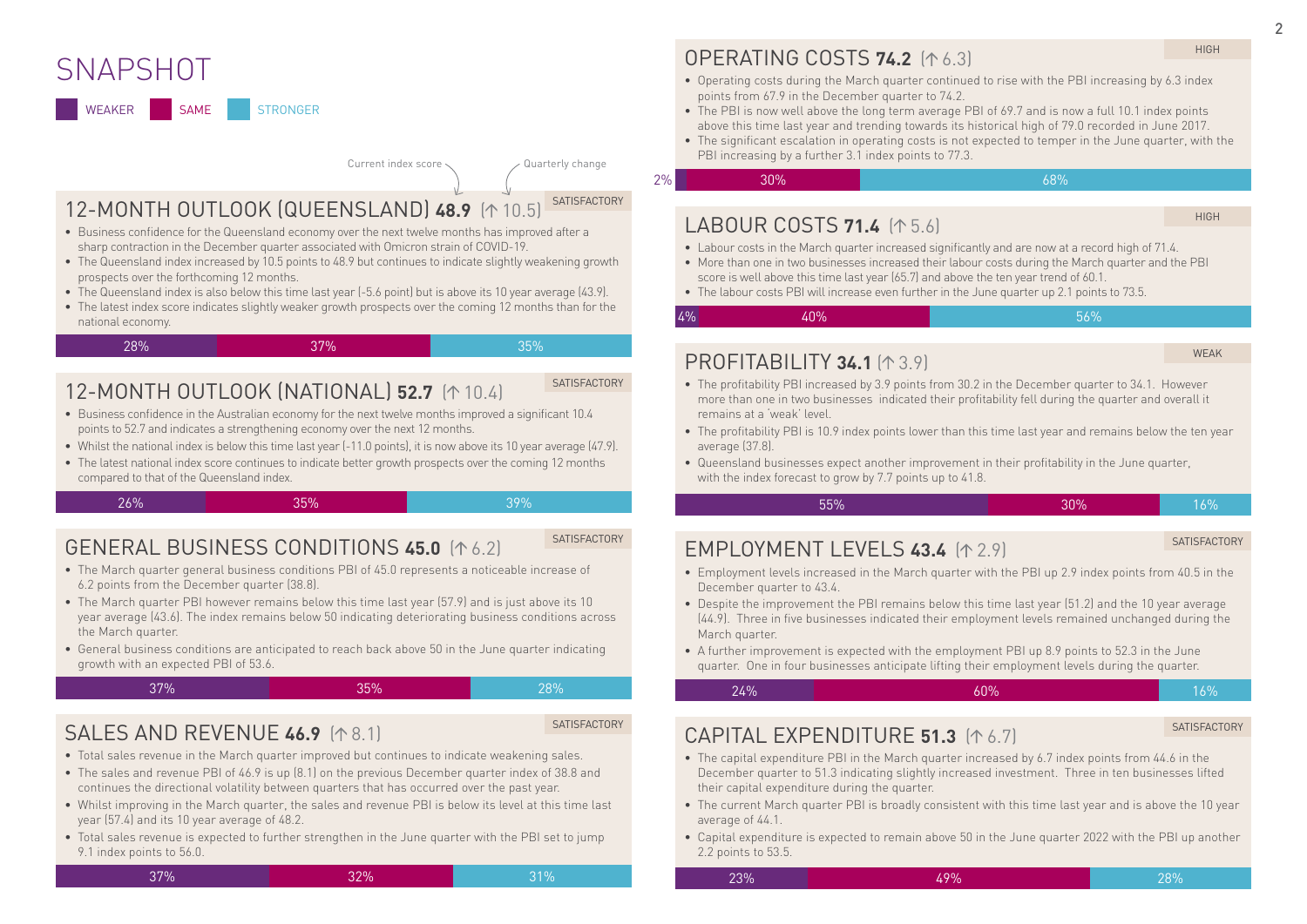# HOT TOPIC SURVEY – COVID-19 AND SEQ FLOODS

The easing of the COVID-19 economic crisis and the SEQ natural disaster were key economic events for Queensland in the March quarter.

In relation to COVID-19, the majority of businesses has now indicated that they have experienced net growth, with 51% now operating at levels greater than that of March 2020. On average, back in December 2021, businesses were operating at levels comparable to 90.1% of March 2020 levels, but now are operating at a higher average of 96.5%.

COVID-19 continues to impact availability of staff; is a constraint on sourcing goods and services and the supply chain; and is impacting on business operational hours and service delivery. However feedback indicates businesses are becoming increasingly confident about their 12 month goals, with 47% of Queensland businesses reported a certainty rating of more than 7 out of 10. In contrast, the average score out of 10 in the December quarter was 5.5 and this has now risen to 6.0 in the March quarter.

While there is some easing of COVID-19 impacts, businesses are still facing continuous mental health effects attributed to COVID-19 stressors. 54% reported mental health challenges attributable to COVID-19 had impacted them or their staff, down from 63% in December 2021. While the conditions have improved, it is important to note the significance of these prolonged effects from COVID.





Offsetting this easing of the COVID-19 burden was the impact of the SEQ floods in February 2022. Of the businesses surveyed, 68% were either directly or indirectly disaster impacted.

#### **How businesses have been impacted by the March 2022 Queensland floods**



0% 5% 10% 15% 20% 25% 30% 35% 40% **Impact of the floods on business viability** Critical impact Major impact Moderate impact Minor impact No impact

The results also indicated businesses did not have to be directly flooded to be impacted, with many experiencing a loss of trade caused by employee unavailability, affected customers, affected suppliers, loss of power or street closures.

The floods have both positively and negatively impacted our performance with a lot of local support for our business due to being in the floods. COVID restrictions have 44 positively impacted our business in the way that people spend their money. People are spending more on luxuries and gifts which is the industry our florist business is in. – Sunshine Coast

The Floods have impacted the last part of this quarter and we are going to feel the impact to our business for some time. – Sunshine Coast

 $\blacksquare$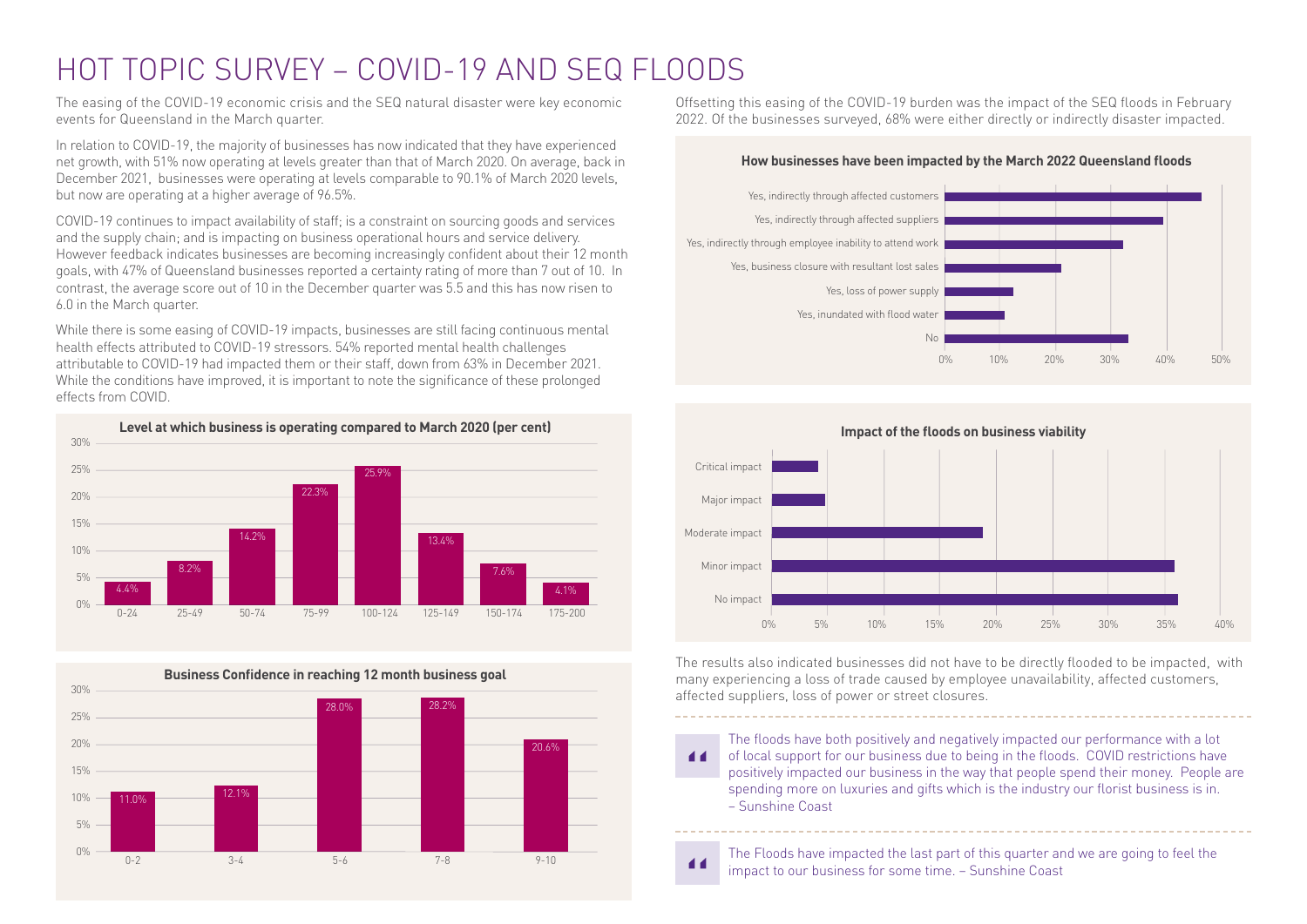# 12 MONTH OUTLOOK: AUSTRALIAN AND QUEENSLAND ECONOMIES

Business confidence for the performance of the national and Queensland economies over the next twelve months has improved after a sharp contraction in the December quarter associated with Omicron strain of COVID-19.

Business confidence in the Australian economy for the next twelve months improved 10.4 points to 52.7 and again indicates a strengthening economy over the next 12 months. The Queensland index also increased 10.5 points to 48.9 but continues to indicate slightly weakening growth prospects over the forthcoming 12 months.

While the national and Queensland indexes are both below this time last year (national 11.0 points lower and Queensland 5.6 points lower) they are now above their respective 10 year averages (national 47.9, Queensland 43.9).

The latest Index scores continue a difference range between 3.6 to 3.9 points over the past twelve months with the national index indicating better growth prospects over the coming 12 months than for the Queensland index.

 $\blacksquare$ 

Confidence and re-establishment for those businesses affected by 2 years of COVID and then the recent floods. – Brisbane

The Australian economy is already performing much better than expected after COVID, even with many people still not working and housing and rental prices continually rising. The Queensland situation is 44 affected by the recent floods, where the full effect has not yet been felt in the economy. – Brisbane

**How do you expect the economy to perform over the next twelve months in comparison to the last twelve months?**





QUEENSLAND - NATIONAL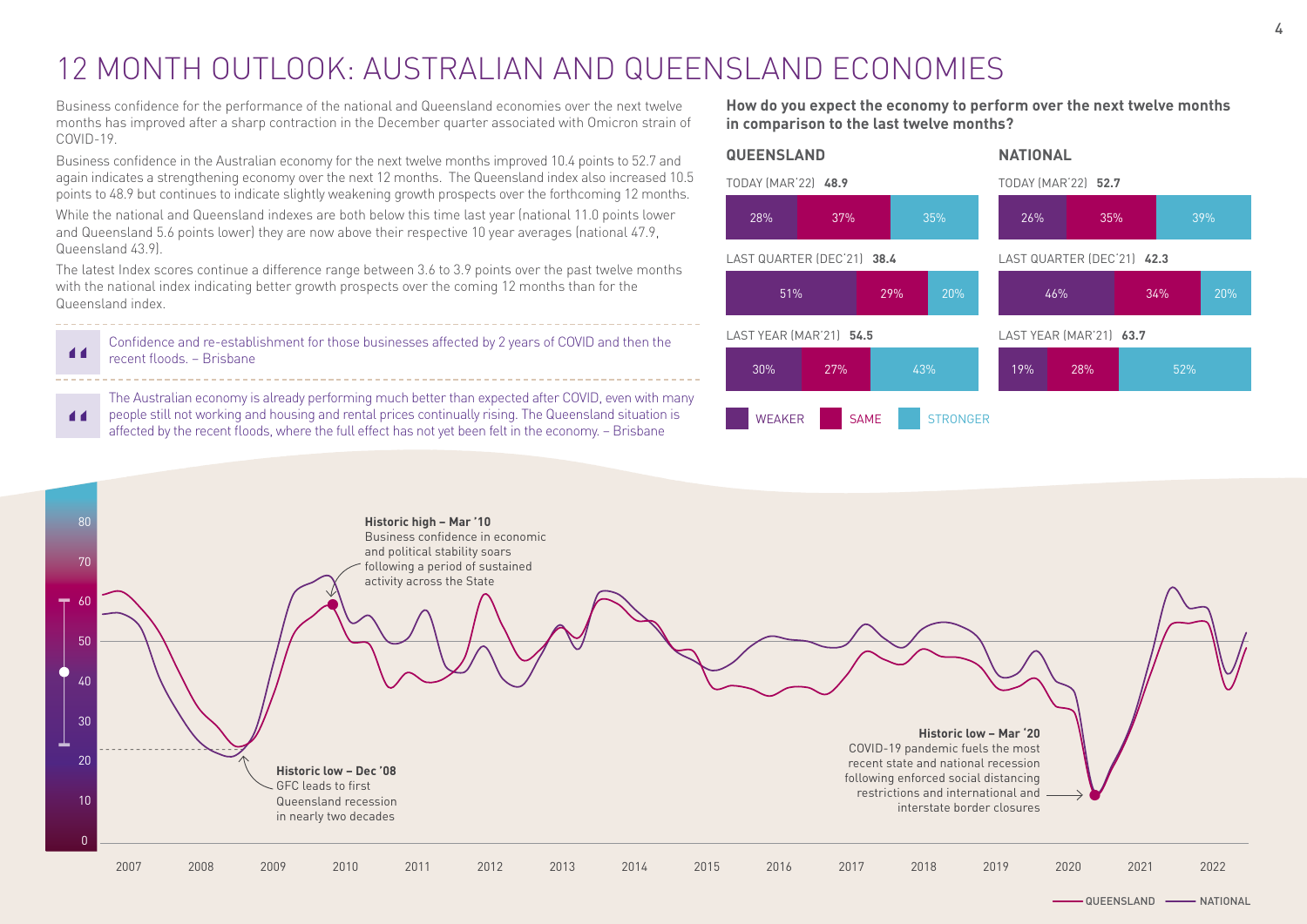# GENERAL BUSINESS CONDITIONS

General business conditions improved in the March quarter as a consequence of better sales leading to partly improved business profitability. The March quarter index of 45.0 represents a noticeable increase of 6.2 points from the December quarter PBI of 8.8.

The March quarter PBI however remains below this time last year (57.9) and is only just above its 10 year average (43.6). The index remains below 50 indicating deteriorating business conditions across the March quarter.

Business responses in the March quarter reflect a falling proportion of businesses indicating conditions were weaker and shifting to either unchanged or stronger conditions which is encouraging.

General business conditions in the June quarter are anticipated to reach above 50 indicating improvement with an expected PBI of 53.6.

Consumer reluctance... with all the weather, covid, border closures, vax status etc our clients/customers are still very reluctant to Book events. I usually am booked out for the months ahead but yet I am still fielding calls and sending quotes 44 with clients not wanting to commit to anything just in case the government changes the status/vax etc. With the floods we had a few of our events cancel and not able to move facilities due to the late notice. – Brisbane Continued return to more normal conditions regarding borders and outbound/inbound tourism. I think the high fuel prices will have a wide ranging impact. Flood recovery work will increase pressure on trades availability and material availability and  $\blacksquare$ costs. – Central Coast Still general economic uncertainly and therefore caution on spending. – Gold Coast  $\blacktriangleleft$ 

**How has your business performed over the last three months compared with the previous three months?**

### LAST YEAR (MAR '21) **57.9**



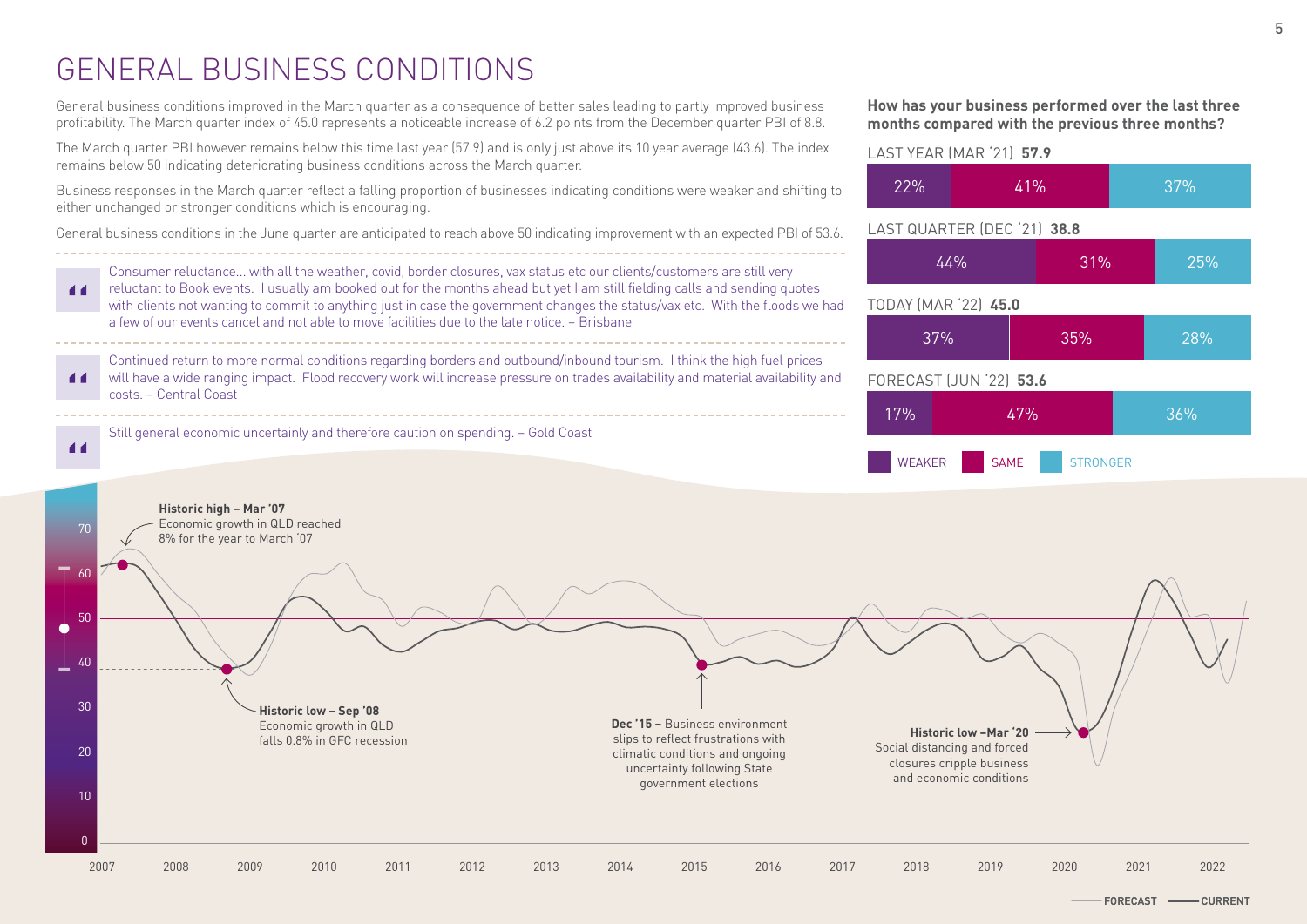# SALES AND REVENUE

Total sales revenue in the March quarter also improved but continued to indicate weakening sales. The sales and revenue PBI of 46.9 is up (8.1) on the previous December quarter index of 38.8 and continues the directional volatility between quarters that has occurred over the past twelve months.

Total sales revenue appears to have been influenced favourably by the progressive relaxation of COVID-19 restrictions and interstate and international border openings but at the same time have been negatively impacted by staff shortages, floods and continuing supply chain disruption and resulting stock availability.

Whilst improving in the March quarter the sales and revenue PBI is below this time last year (57.4) and the 10 year average of 48.2; a benchmark of a longer term trend.

Total sales revenue are expected to further strengthen in the June quarter with the PBI increasing 9.1 index points to 56.0. The majority of businesses (43 per cent) believe their total sales will increase during the June quarter.

International tourism is yet to recover and La Nina weather events closing operations, leading to revenues still running at 44 only 45% of pre-COVID revenues. – Brisbane

Customers will be apprehensive to spend. Whilst there is low unemployment, the confidence in the market will lead to people 'saving for a rainy day'. This will have a knock on effect for businesses who will find it harder to sell their services  $\blacktriangleleft$ and products. – Far North Queensland





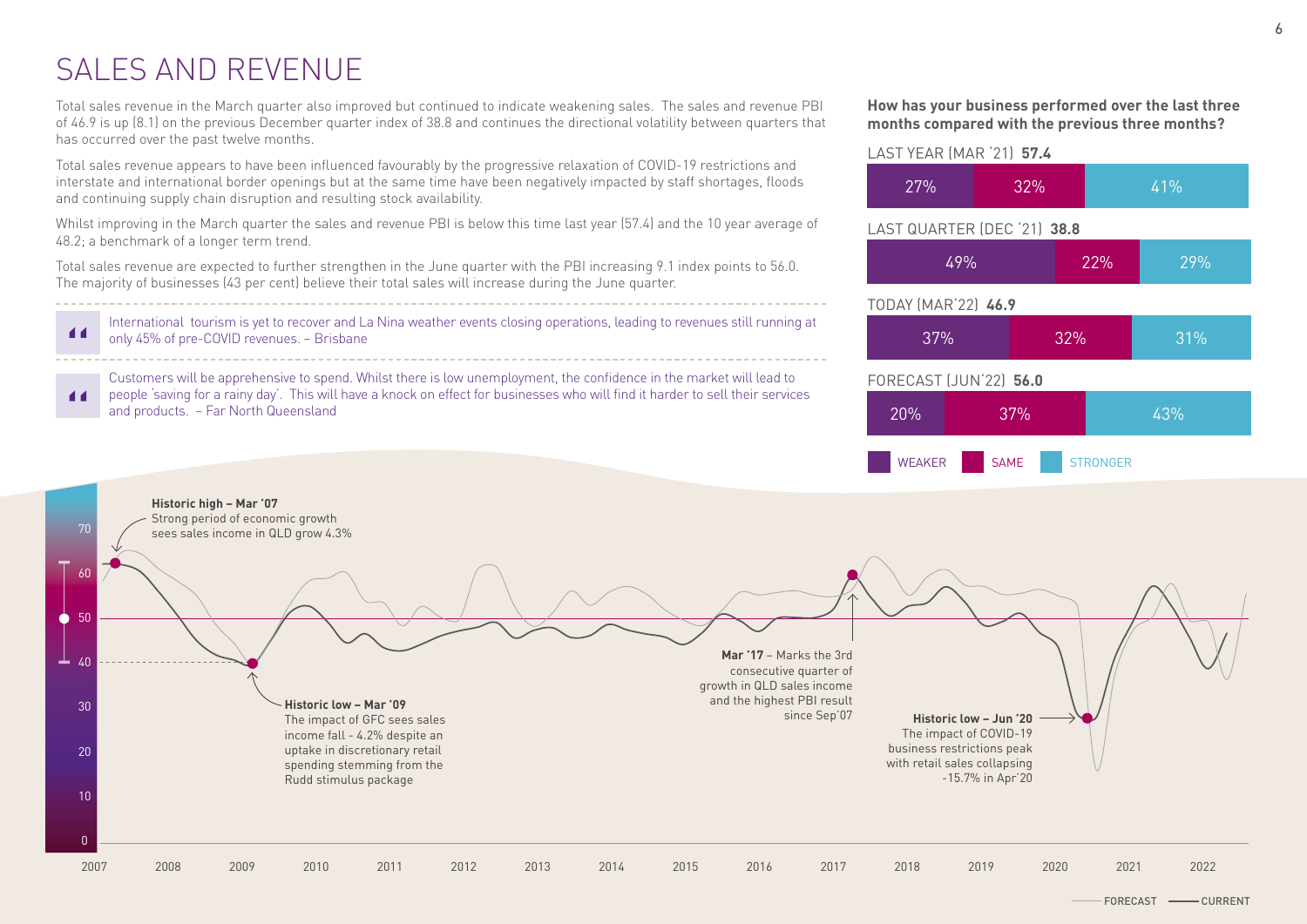# OPERATING COSTS

Operating costs during the March quarter continued to rise with the PBI increasing by 6.3 index points from 67.9 in the December quarter to 74.2. close to seven in ten businesses indicated an increase in their operating costs during the quarter.

Global supply chain disruption combined with rising fuel prices have led to significant price rises for business inputs. These increases are combined with other business operational costs increases such as rents and insurance.

The PBI is now well above the long term average PBI of 69.7 and is now a full 10.1 index points above this time last year and trending towards its historical high of 79.0 recorded in June 2017. The significant escalation in operating costs is not expected to temper in the June quarter with the PBI anticipated to increase by a further 3.1 index points to 77.3.

| The cost of doing business. Rent increase, materials increase, freight in costs increased, Inflation in general. general<br>competition keeping average sell prices down. - Brisbane |
|--------------------------------------------------------------------------------------------------------------------------------------------------------------------------------------|
| Cost of inputs will be the driver of downturn. Agriculture will see a huge decrease in profit and building will see less projects or jobs due to high costs. - North Queensland      |
| High fuel prices , high wages , paint , materials building products price increase, around 20% bover the last<br>months. – Central Queensland                                        |
|                                                                                                                                                                                      |

### **How has your business performed over the last three months compared with the previous three months?**

7





2016 2017 2018 2019 2020 2021 2022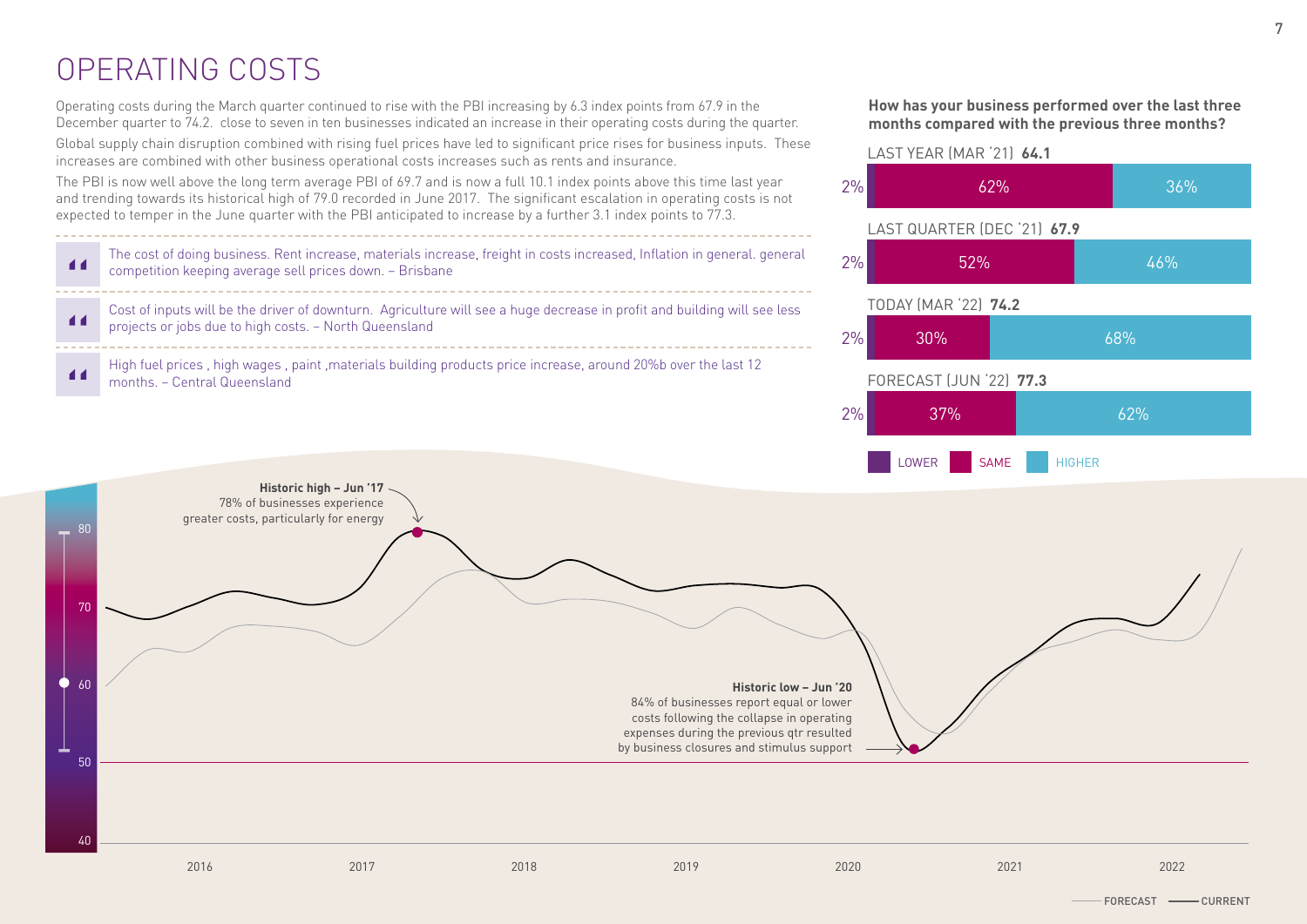# LABOUR COSTS

**Historic high – Jun'07**

93% of business report equal or growing labour cost burdens despite the ratio of wages to income falling to  $16.6\%$  (2001-2020 average = 18.2%)

70

 $60$ 

50

40

30

Labour costs in the March quarter 2022 increased significantly and are now at a record high of 71.4.

**Historic low – Mar '09**

The GFC sees 13.2k people out of work as total hours worked fall

The result reflects widespread staff and skill shortages across Queensland associated with lag effects from both international and interstate border closures but also greater economic activity with businesses struggling to meet new demand and offering higher wages to retain and attract employees.

More than one in two businesses increased their labour costs during the March quarter and the PBI score is well above this time last year (65.7) and above the ten year trend of 60.1.

The labour costs PBI will increase even further in the June quarter up 2.1 points to 73.5.

We need overseas qualified people so our Business can survive If not my business can not grow or expand due to  $\blacksquare$ NO STAFF in Townsviile. – Townsville

Higher wage demands will necessitate increased costs in the logistics industry that will have to be passed on to customers. While margins will also be affected as a result of customers looking for the cheapest way to get their  $\blacksquare$ products to market. – Gold Coast



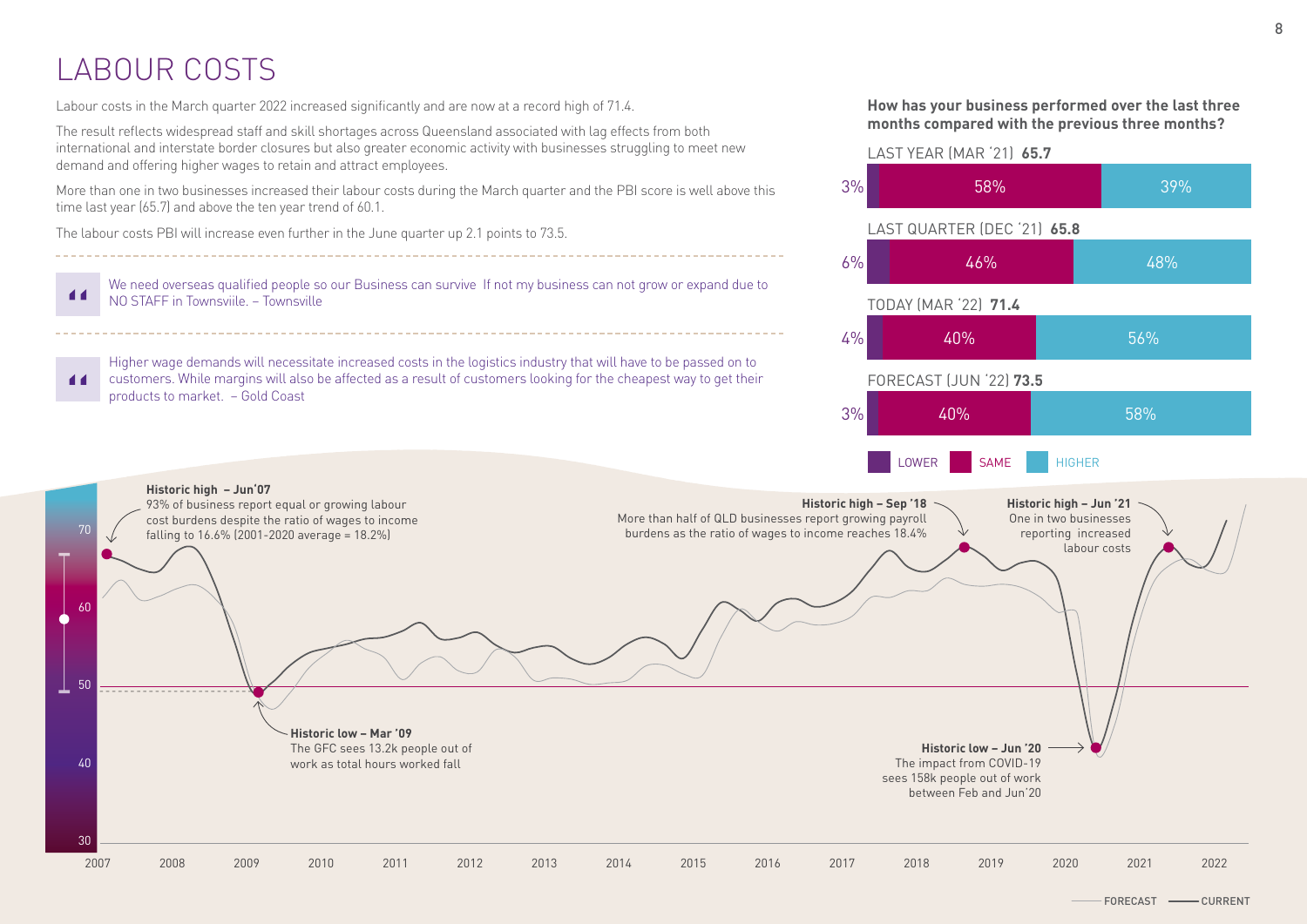# PROFITABILITY

Higher sales have caused profitability to partly improve during the March quarter but at the same time both rising operational and labour costs have acted as a drag for greater improvement.

The profitability PBI increased by 3.9 points from 30.2 in the December quarter to 34.1. However more than one in two businesses indicate their profitability fell during the quarter. The profitability PBI remains 10.9 index points lower than this time last year and remains below the ten year average (37.8).

Queensland businesses expect another improvement in their profitability in the June quarter, with the index forecast to grow by 7.7 points up to 41.8. However this indicator with a score below 50 still continues to indicate profitability is not strengthening and it will take both a combined improvement in sales and also a moderation in business costs to occur.

Because of the tremendous activity in the real estate market, and we are furniture removalists, we have been booked out  $\blacksquare$ almost every day. – Gold Coast

Skilled labour shortage is the number one negative that has affected the performance of the business. Combine that with Covid, supply shortages, cost of resources and you have a perfect combination for poor performance of the company.  $\blacksquare$ – Central Coast

More reliability without COVID restrictions. Inflation is going to hurt. Supply chains should start to improve. Worried that the boom we experienced when people couldn't spend their money overseas will be reversed soon - and our customers will be  $\blacksquare$ making up for lost time with a boom in international travel and less money leftover for our services. – North Queensland

### **How has your business performed over the last three months compared with the previous three months?**

# TODAY (MAR '22) **34.1** 55% 30% 16% FORECAST (JUN '22) **41.8** 33% 43% 24% LAST YEAR (MAR '21) **45.0** 40% 37% 23% LAST QUARTER (DEC '21) **30.3** 61% 22% 17%

WEAKER SAME STRONGER



9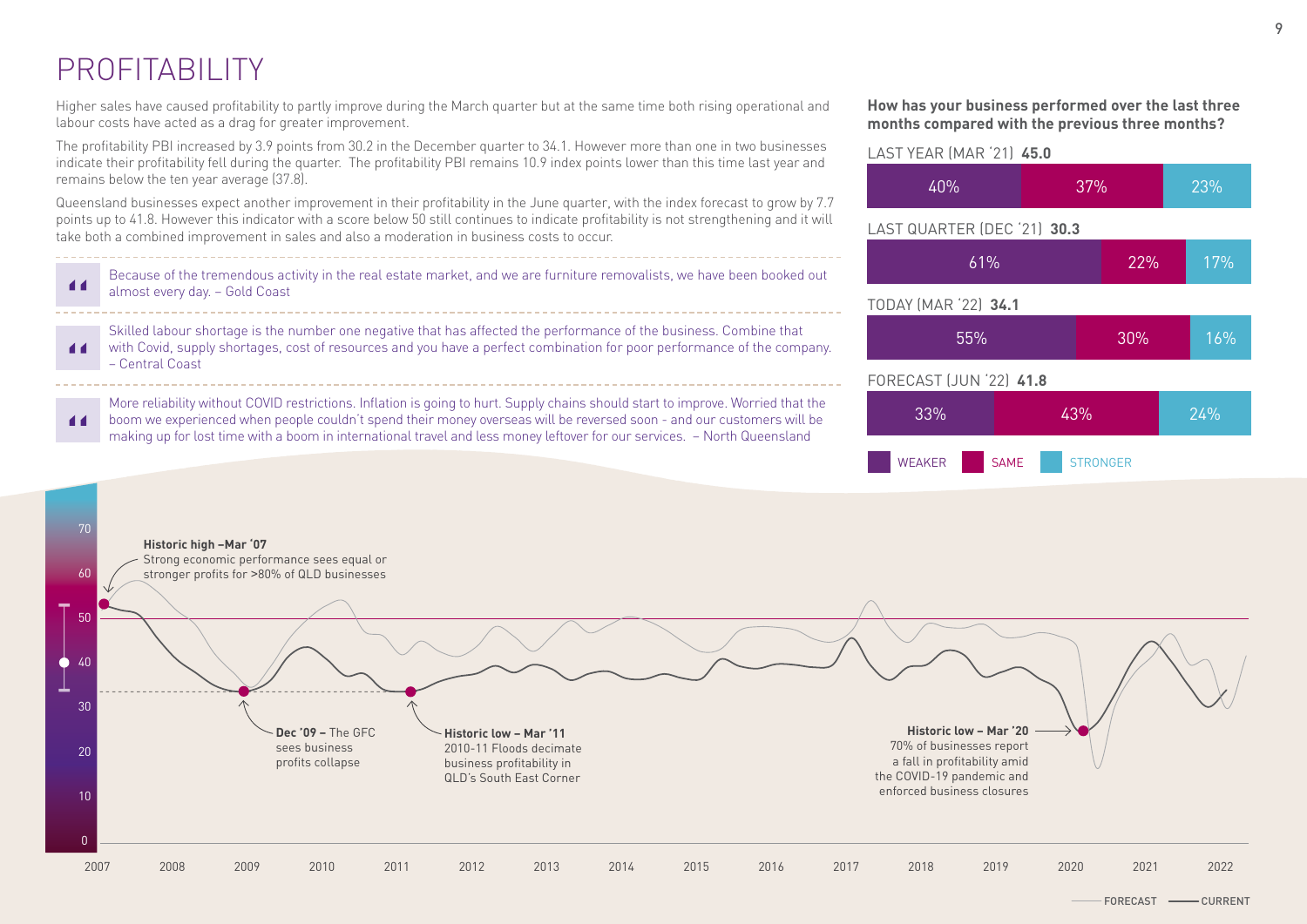# EMPLOYMENT LEVELS

Employment levels increased in the March quarter with the PBI up 2.9 index points from 40.5 in the December quarter to 43.4. This result reflects an overall increase in economic activity across Queensland but from a low base and skill and labour shortages across a number of industry sectors and regions.

Despite the improvement the PBI remains below this time last year (51.2) and the 10 year average (44.9). Three in five businesses indicated their employment levels remained unchanged during the March quarter. This is no doubt a reflection on the availability of suitably qualified employees.

A further improvement in this indicator is expected with the employment PBI expected to be up another 8.9 points to 52.3 in the June quarter. One in four businesses anticipate lifting their employment levels during the quarter.

We are desperate for qualified beauticians in Townsville and qualified hairdressers. We have Plenty overseas employees waiting to come to Townsville to increase the population and large vacancy we have in Townsville but the 44 Government are so behind in processing visas we already have a few that have been waiting for 9 to 12 months. If no qualified staff are allowed in Townsville I'll have to close some more salons. – Townsville.

Being able to employ 2 new people - where no one has applied for work the past 2 years due to being able to get the COVID money. – Wide Bay





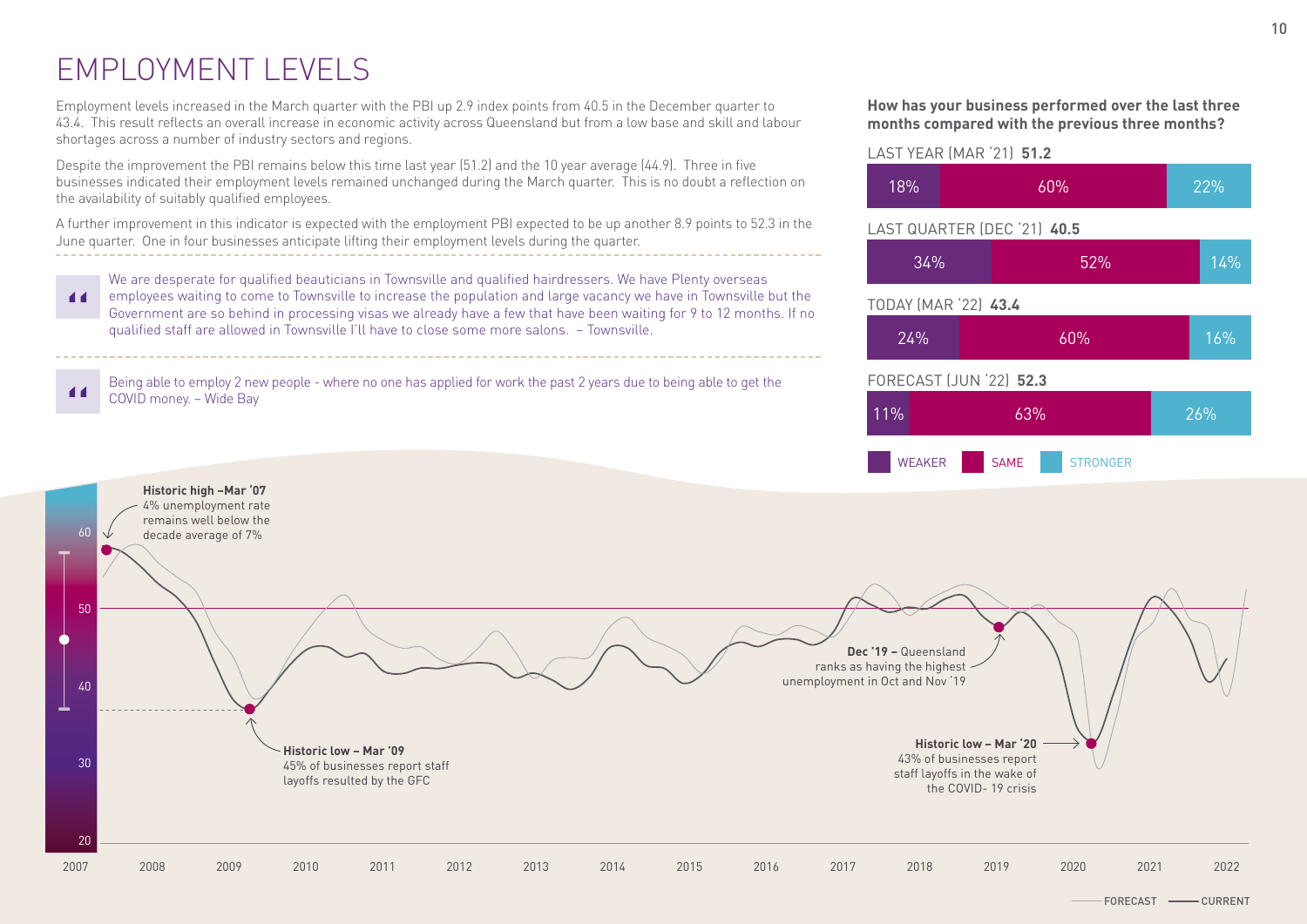# CAPITAL EXPENDITURE

After an extensive period of under-investment among Queensland businesses a directional change in outlook is appearing.

The capital expenditure PBI in the March quarter increased by 6.7 index points from 44.6 in the December quarter to 51.3 indicating increased investment. Three in ten businesses increased their capital expenditure during the quarter. The current March quarter PBI is broadly consistent with this time last year and is above the 10 year average of 44.1.

Capital expenditure is expected to remain above 50 in the June quarter with the PBI up another 2.2 points to 53.5.

Major issue is sea ports berth shortages. Since last 2 years ships are waiting outside Brisbane awaiting a berth. This additional cost is paid by us. Why has the government not built additional berths. COVID is not the issue, there are 44 no vacant berths at any times and ships wait for min 2- 15 days. Qld and Australian industry is paying a heavy price which will seriously affect our competitiveness. – Brisbane

Governments stuffing around with capital expenditures - they just need to get the projects out the door and cut back on all the red, green and black tape. Also, major businesses need to start investing in the Australian economy rather  $\blacksquare$ than just creaming off margins on service activities. – Brisbane

**How has your business performed over the last three months compared with the previous three months?**



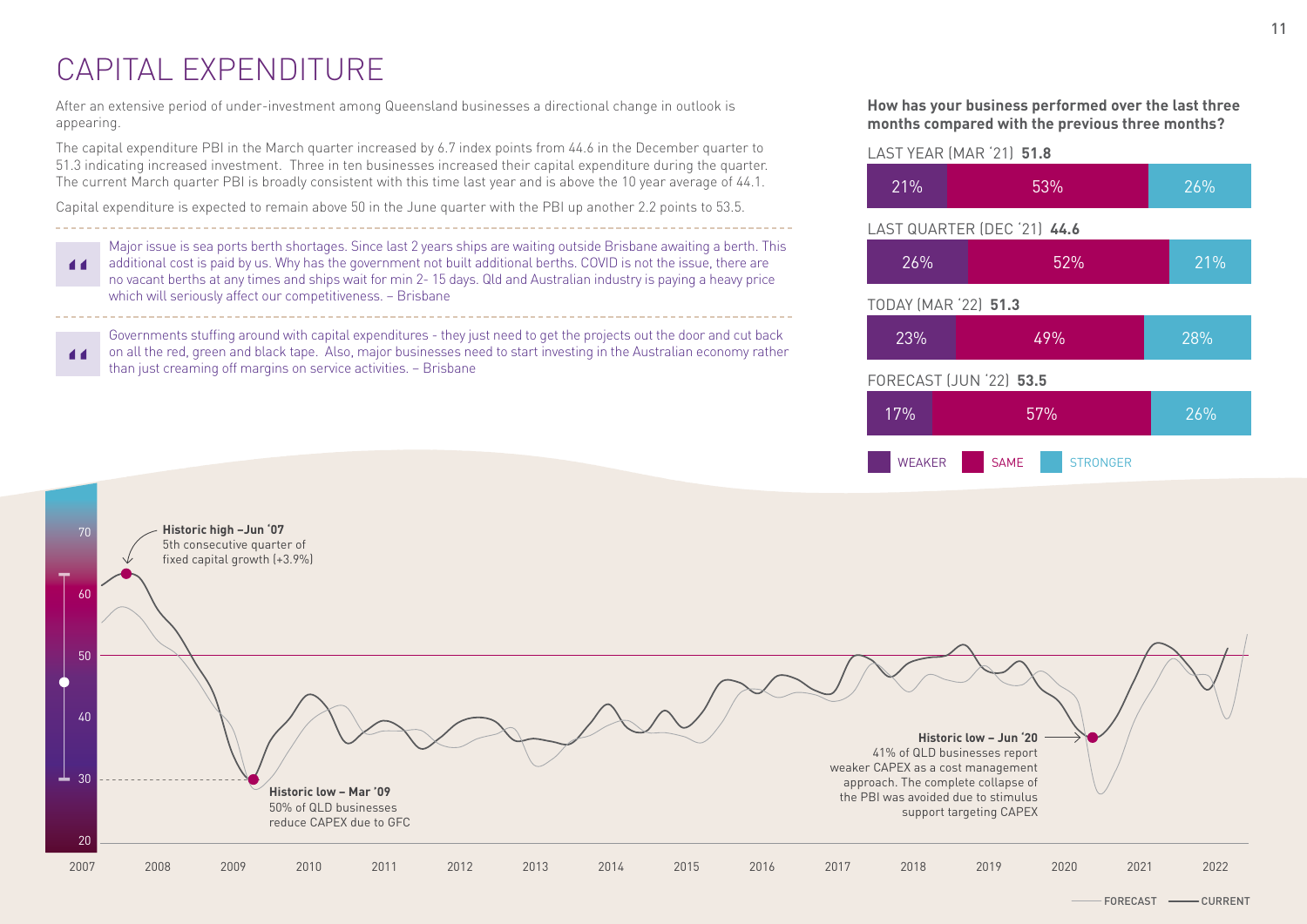# MAJOR CONSTRAINTS ON BUSINESS GROWTH

| <b>STATEWIDE</b>                              |                | LEGEND: | 个 2 QUARTERLY CHANGE             | CURRENT <sup>O</sup> | O PREVIOUS |
|-----------------------------------------------|----------------|---------|----------------------------------|----------------------|------------|
| Retaining and recruiting suitable employees   | $\uparrow$ 1   |         | 60.1 $\bullet$                   |                      |            |
| Level of demand and economic activity         | $\downarrow$ 1 |         | 58.2 $\leftarrow$ $\circ$        |                      |            |
| Political and economic stability              | $=$            |         | $57.9$ $\leftrightarrow$ $\circ$ |                      |            |
| Insurance premium costs                       | 个 1            |         | 57.6                             |                      |            |
| Transport costs and infrastructure standard   | 个 5            |         | $55.9$ $\bullet$                 |                      |            |
| Direct wage costs                             | $\sqrt{2}$     |         | $55.5$ $\bullet$                 |                      |            |
| Indirect wage costs (Super, Workers Comp etc) | $\downarrow$ 1 |         | 52.6 <sup>o</sup>                |                      |            |
| Complexity of tax compliance                  | $=$            |         | 52.1                             |                      |            |
| Federal taxes and Government charges          | $=$            |         | $51.7$ $\bullet$                 |                      |            |
| State taxes and Government charges            | $\downarrow$ 3 |         | 51.7                             |                      |            |
|                                               |                |         | LEVEL OF CONSTRAINT              |                      | 100        |

# SMALL BUSINESS

| Level of demand and economic activity         | $=$            | $58.1 \rightarrow \rightarrow$ |
|-----------------------------------------------|----------------|--------------------------------|
| Political and economic stability              | $\quad =$      | $57.8 \rightarrow \rightarrow$ |
| Insurance premium costs                       | $\uparrow$ 1   | 57.7 $\bullet$                 |
| Transport costs and infrastructure standard   | 个 6            | $54.6$ $\bullet$               |
| Retaining and recruiting suitable employees   | $\sqrt{2}$     | $54.3 \bullet$                 |
| Complexity of tax compliance                  | 个 2            | $52.2$ $\bullet$               |
| Direct wage costs                             | 个 2            | 52.0                           |
| State taxes and Government charges            | $\downarrow$ 1 | $51.0 \bullet$                 |
| Federal taxes and Government charges          | $\quad =$      | $50.3$ $\bullet$               |
| Indirect wage costs (Super, Workers Comp etc) | $\sqrt{4}$     | $50.1$ $\bullet$               |
|                                               |                | EVEL OF CONSTRAINT             |

# **STANDOUTS**

Recruiting and retaining suitably qualified employees (60.1) is now the highest constraint on business. Many Queensland businesses, based on their industry sector or location, are indicating staff shortages, resulting from lagged effects of international and interstate border restrictions continue compounding by the pickup in economic demand.

The level of demand and economic activity (58.2) as a constraint decreased (down 5.9 index points) but remains the second largest constraint for Queensland businesses. This is consistent with sales revenue increasing and other evidence is an improvement in outlook.

With a federal election underway, political and economic stability (57.9) is the third most significant constraint for businesses, given the growing uncertainty over the future conditions of the Australian Government.

### SMALL VS LARGE BUSINESS ISSUES

In contrast, small businesses indicated slightly different top three constraints, with the level of demand and economic activity being the highest constraint. The severity of this constraint however is broadly similar between small business and all Queensland businesses. Queensland small businesses rate political and economic stability as the second highest constraint, with insurance premium costs in third place. Notably, retaining and recruiting suitably qualified employees is not as big a problem for SMEs as it is for medium and larger sized businesses, only being rated the fifth most significant constraint in this survey.

LEVEL OF CONSTRAINT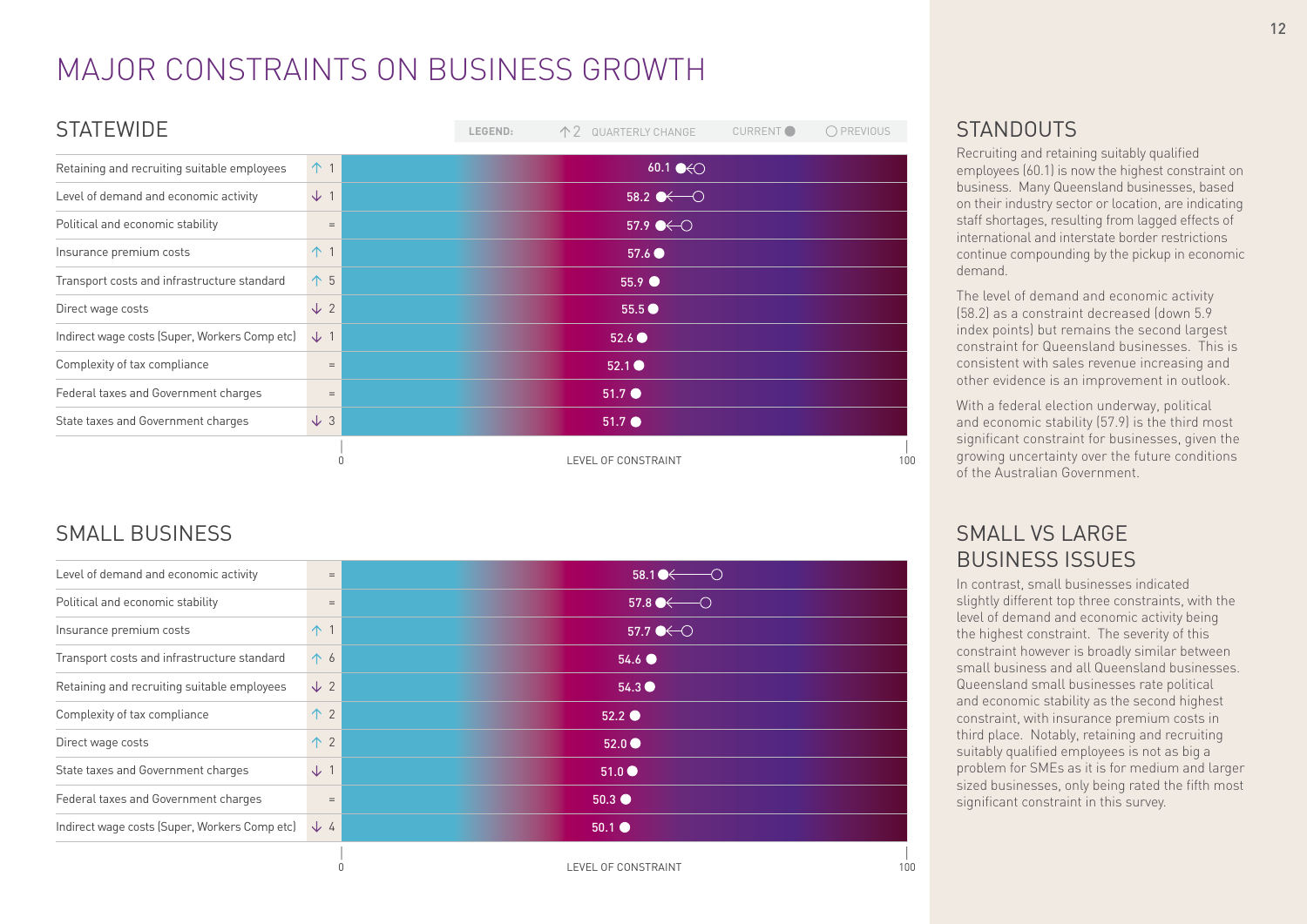# KEY INFLUENCES ON BUSINESS CONFIDENCE AND ISSUES AFFECTING THE PERFORMANCE OF THE NATIONAL AND STATE ECONOMIES OVER THE NEXT 12 MONTHS – HAVE YOUR SAY

### **POSITIVE**

### **The large scale winding back of COVID-19 restrictions**

- Increase in public confidence and reduction of COVID restrictions. We are also now reaping the benefits of efforts we made during lockdown to increase the visibility of Coolangatta and build desire to visit the area. – Gold Coast
- Interstate visitors and overseas visitors returning plus the end of the Mandates have made a big difference to our business. – Far North Queensland

**The re-opening of interstate and international borders and the impact on tourism, population growth and skill shortages**

Easing of all Government COVID restrictions (state and federal). A lot have people have now had COVID without much side effects and so are less worried about going out etc. Opening of overseas borders has meant stock will become easier to access again. – Brisbane

- Borders open, tourists n students coming in spending money, business travel can continue, working visas resume to get more staff. – Gold Coast
- Opening of borders, lowering of restrictions, increased travel will see an injection of capital into the economy. Especially ours in holiday travel. The flow on effect into the Townsville economy will be quite beneficial I believe. – North Queensland

### **Favourable commodity prices for Queensland exports**

| -44 | Due to floods in the southern region crops are worth more money especially summer<br>legumes. - North Queensland |
|-----|------------------------------------------------------------------------------------------------------------------|
|     |                                                                                                                  |

Increase in some commodity prices has resulted in a few exploration companies looking to get some work done by us. – Gold Coast

Iron ore and coal, gas demand remain strong and prices are good as they are for many other Australian mined commodities. Wheat, canola, olive farmers should see better prices due to Russia/Ukraine disruption. QLD will benefit from post-flood construction boom. – Brisbane

#### **Emerging post COVID-19 positivity across businesses and the community**

End of restrictions, Increasing consumer confidence and resulting demand, continued low interest rates - although I too expect them to rise but not significantly in the short to medium term. – Brisbane

### **NEGATIVE**

#### **Uncertainty created by the current federal election and the possibility of minority government**

- A change in government on May 21, it always has, small business confidence always evaporates when the government changes. – Sunshine Coast
- Election will impact on economy as it always does people don't like to spend when election  $\overline{11}$ due. – Sunshine Coast

#### **Direct and indirect loss of trade and physical damage from the SEQ floods**

- The Floods have impacted the last part of this quarter and we are going to feel the impact to our business for some time. – Sunshine Coast
- Extreme weather event loss of income for a week but as not damaged no insurance or Govt income. – Sunshine Coast

### **The availability orshortage of skilled and non-skilled employees needed to cater to increased demand**

- Mental health of our Director and all employees is significantly impacted. Staff absence  $\overline{11}$ due to COVID and not being able to recruit more qualified electricians is driving mental health challenges to an almost unmanageable level. The Director is having to work on the tools during the day and then run a full time job on the workflow and invoicing at night. – Far North Queensland
- The greatest effect on business will be the ability to recruit staff. Staff shortages and the need for people of close COVID-19 contact to stay away from businesses for 7 days will dramatically effect the performance of businesses. – Gold Coast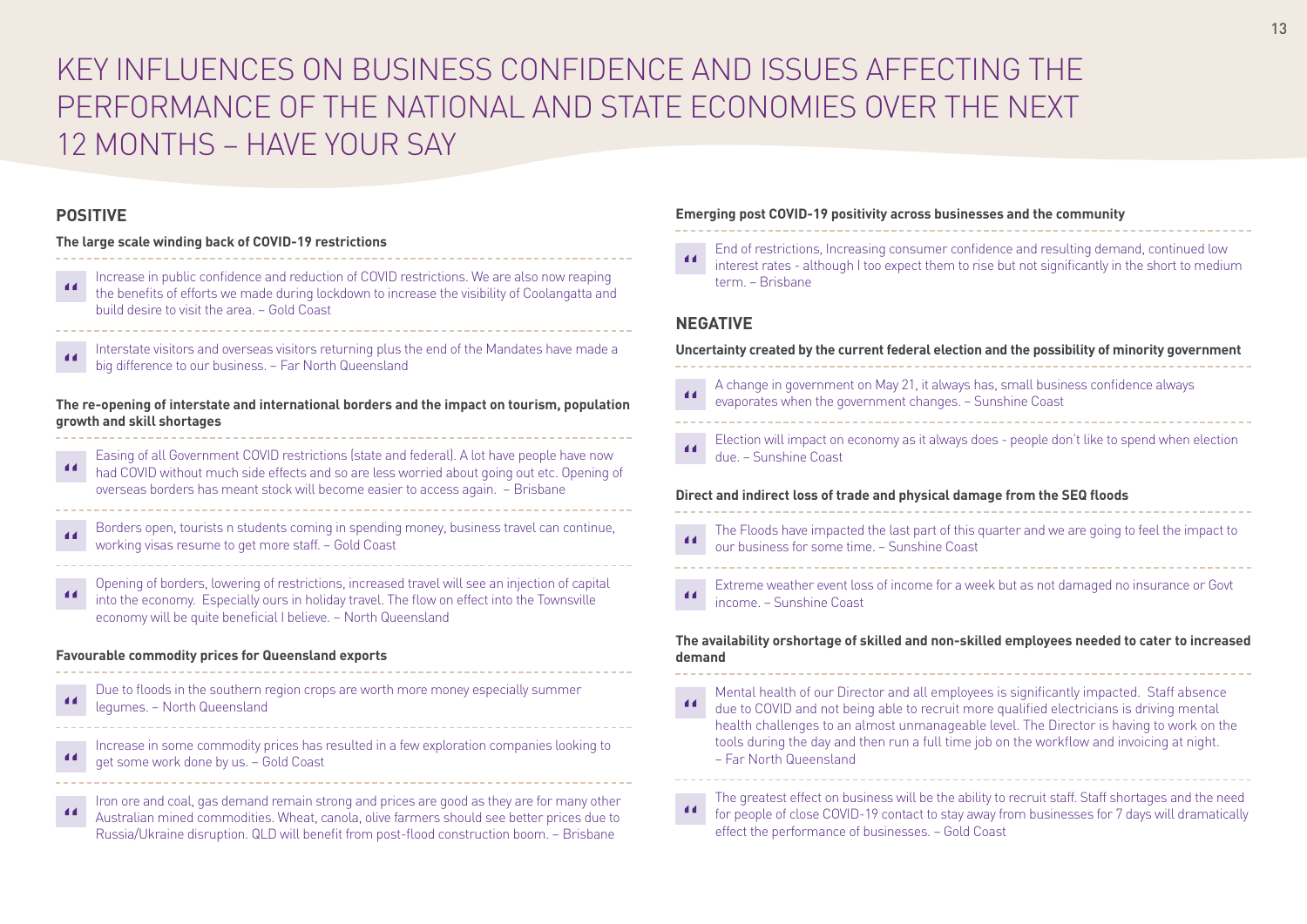#### **Continuing supply chain disruptions that are causing stock and material shortages**

Freight - charges and international freight forward is out of control - one parcel of cleaning cloths from China sent by TNT/ Fed Ex - 3 weeks ago hasn't left China yet. A shipment of 7 cartons of product going to a new customer in the US - by the same took 3 weeks to deliver 5 cartons (normally 4 or 5 days). The other two cartons, one is in Memphis and the another in Alaska. – Gold Coast

Materials supply delays - construction materials. Transport - lack of available transport e.g. hire cars at reasonable cost. Rising costs of fuel & food reducing capacity to spend on other things

#### **The re-emergence of inflation and the erosion of the value of money and contracts**

- CPI and interest rate increases will make doing business more expensive. Plus, the money spent by governments to keep the economy going during COVID will have to be paid back at some stage.
- Everything is becoming more expensive, materials to make our product are increasing each month, we've had 2 price increases already this year yet no prices increases for over 7 years prior that, it's crazy. Meat is so expensive now, we don't eat it anywhere near as much as what we used to. I spend more time now shopping between stores to try to save money on our food budget each week too. – Brisbane
- High cost of living resulting in low retail and related spending. Sunshine Coast

#### **Rising interest rates that may impact improvement in consumer confidence and spend**

- Rising interest rates are going to have an impact. The ongoing concern over fuel prices is also  $\overline{11}$ affecting consumer Confidence. – Brisbane
- Higher interest rates and rising inflation if not managed well will curtail consumer spending  $\blacksquare$ and mortgage stress may play a significant part in lower economic growth than expected. – Gold Coast

#### **Rising fuel prices that are increasing business costs and also impacting customer budgets**

The cost of fuel will also be a major factor for the logistics industry. Increasing government charges/fees also impact SME's. – Gold Coast

Our company cannot find enough truck drivers even though we are paying team members to get licenses. One other big factor will be fuel charges. – Gold Coast

 $\overline{11}$ 

#### Sky rocketing prices of fuel, food, transport rental, obtaining necessary equipment and supplies and their increasing cost. Overall inflation and fear people have about these issues.

– Brisbane

#### **The potential for any further COVID-19 restrictions associated with new strains**

If the Border stays open and COVID Restrictions are not reintroduced the Queensland  $\overline{11}$ economy will continue to get stronger. – Gold Coast

#### **Global geopolitical uncertainty e.g. Russia and China**

- Geopolitical challenges with China/Russia will push Australia further away from the Asian markets, with agriculture supplies impacted most. – Far North Queensland
- War in the European sphere, which influences supply/demand/shipping. Undue influence by  $\blacksquare$ media outlets and biased reporting. – Central Coast

#### **Lingering or lag effects of COVID-19 on events tourism**

- The change in the border opening didn't have the positive flow on we had hoped for. People have learned to go elsewhere and are not returning to their old ways, inflation is putting a break on spending and new business is now costing in these inflationary pressures and driving expectations for discounts. – Gold Coast
- Customers not committing as they don't wish to lose deposits or have dates moved if things go sideways. Consumer confidence is low, customers not wanting to book if the weather is still very wet and outdoor events get cancelled due to flooded parks. Corporate clients, who were once our money earners during the week as events are mainly on weekends...are no longer placing orders as most of their staff are still working from home and they don't wish to have staff gathering in case someone has COVID. – Brisbane

#### **Housing, rental and accommodation affordability and availability crisis**

Increased demand for tenants seeking somewhere to live. The shortage of housing for  $\overline{11}$ tenants has reached a crisis point, and people are panic stricken. – Brisbane



Interest rates must go up to help stop the unsustainable pricing growth in real estate - people cannot afford to rent in some regional areas including Noosa. – Sunshine Coast